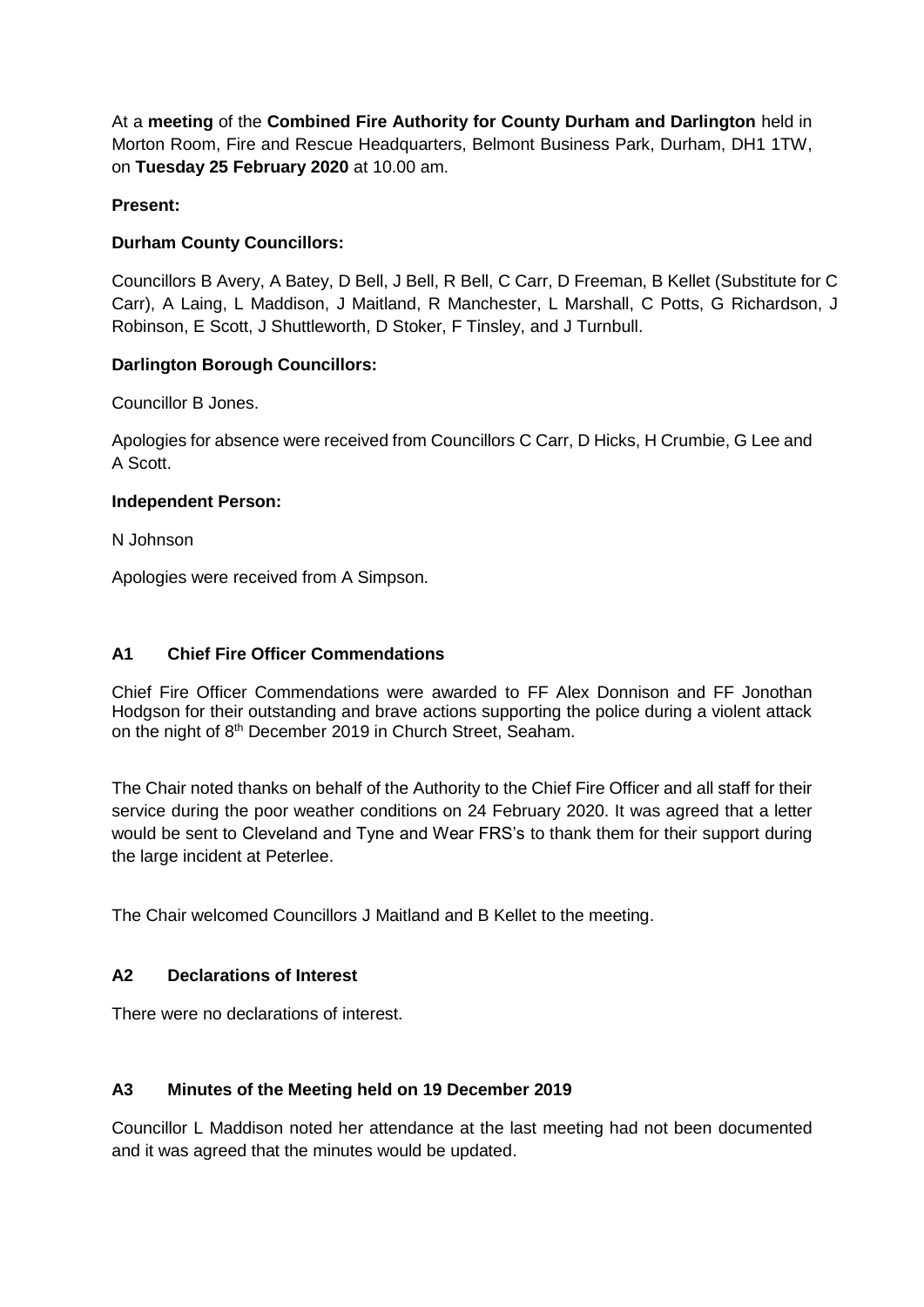The minutes of the meeting held on 19 December 2019 were confirmed as a correct record and signed by the Chair (for copy see file of minutes).

## **A4 Current Correspondence**

The Authority received an update from the Assistant Chief Fire Officer Service Support in relation to current correspondence received from government and other bodies relevant to the Authority and the status of each (for copy see file of minutes).

## **A5 Notes of the Finance Committee**

The Authority considered a report of the Chair of the Finance Committee which provided an update on the discussions at the meeting held on 30 January 2020 (for copy see file of minutes).

## **Resolved:**

That the contents of the report be noted**.**

## **A6 Local Government Association (LGA) Subscription**

The Authority considered a report of the Chief Fire Officer which provided details of the LGA subscription for 2020/21 and sought a decision about continued membership (for copy see file of minutes).

#### **Resolved:**

The LGA subscription for 2020/21 was agreed.

## **A7 Budget 2020/21 Report under Section 25 of Local Government Act 2003**

The Authority considered a report of the Treasurer which provided information on the robustness of the estimates and adequacy of reserves, so that members have authoritative advice available when making their budget decisions (for copy see file of minutes).

Councillor A Batey, as Chair of the Finance Committee confirmed support for the recommendations of the report.

#### **Resolved:**

- a) The Treasurer's assessment of the robustness of estimates and adequacy of reserves be noted.
- b) When approving the budget and the level of council tax for 2020/21 members have regard to this report.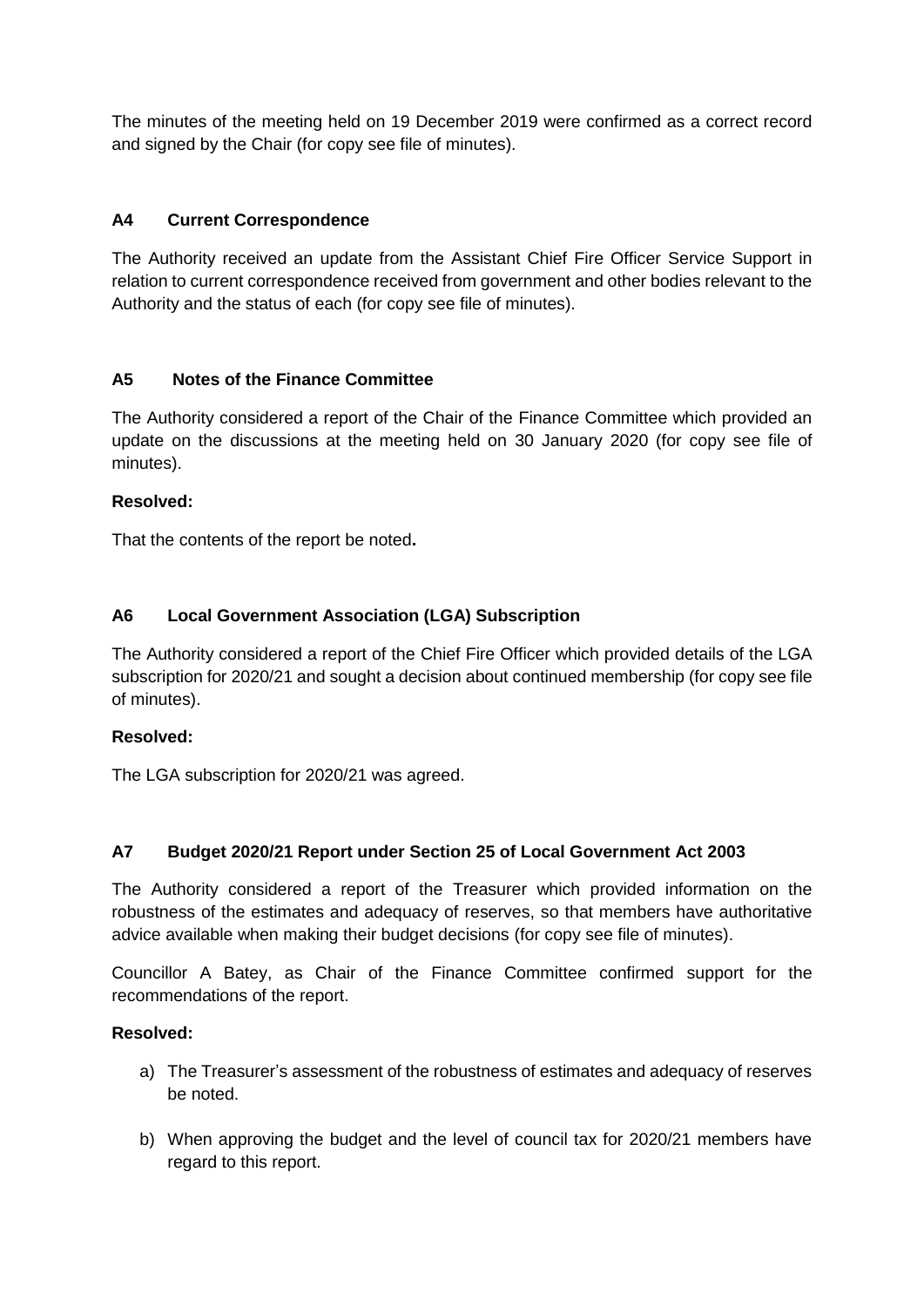# **A8 2020/21 Revenue Budget and Council Tax, Capital Programme and Medium-Term Financial Plan**

The Authority considered a report of the Treasurer and Chief Fire Officer which set out the revised revenue budget for 2019/20 and proposals for the 2020/21 budget and medium-term financial plan, the capital budgets for 2020/21 to 2023/24 and the Authority's council tax requirement (for copy see file of minutes).

The Treasurer took the Authority through each section of the report providing an outline of the key information and proposals.

Councillor A Batey, as Chair of the Finance Committee confirmed support for the recommendations of the report and thanked Tony Hope and the team for the work that had gone into the financial planning.

Councillor R Bell commented on the likely funding settlement position and possible outcomes from the Sir Thomas Winsor State of Fire and Rescue 2019 Report.

#### **Resolved:**

## **SECTION B – Consultation**

That Members take into account the views of those consulted as they consider the budget and Medium-Term Financial Plan proposals.

## **SECTION C – Local Government Finance Settlement**

That the Authority notes the 2020/21 settlement funding assessment and the uncertainty around the funding position from 2021/22 onwards.

#### **SECTION D – Reserves Strategy**

That the Authority agrees to the policy for reserves, that the Authority will:

- i. Set aside sufficient sums in earmarked reserves as it considers prudent to do so.
- ii. Aim to maintain a general reserve of 5% of the net expenditure, currently £1.45m.

#### **SECTION E – Medium-Term Financial Plan**

That the Authority:

- (a) Agrees the Medium-Term Financial Plan.
- (b) Notes the Treasurer's comments on the robustness of the estimates, the adequacy of reserves and the risks in the budget, as set out in the separate report under Section 25 of the Local Government Act 2003.

#### **SECTION F – Revenue Budget**

That the Authority adopts the following resolutions:

- (a) That the revised revenue budget for 2019/20, as set out in Appendix A be approved.
- (b) That the Treasurer be authorised to make any proper accounting transactions that would be in the interests of the Authority in relation to the accounts for 2019/20.
- (c) That the revenue budget for 2020/21, as set out in Appendix A be approved.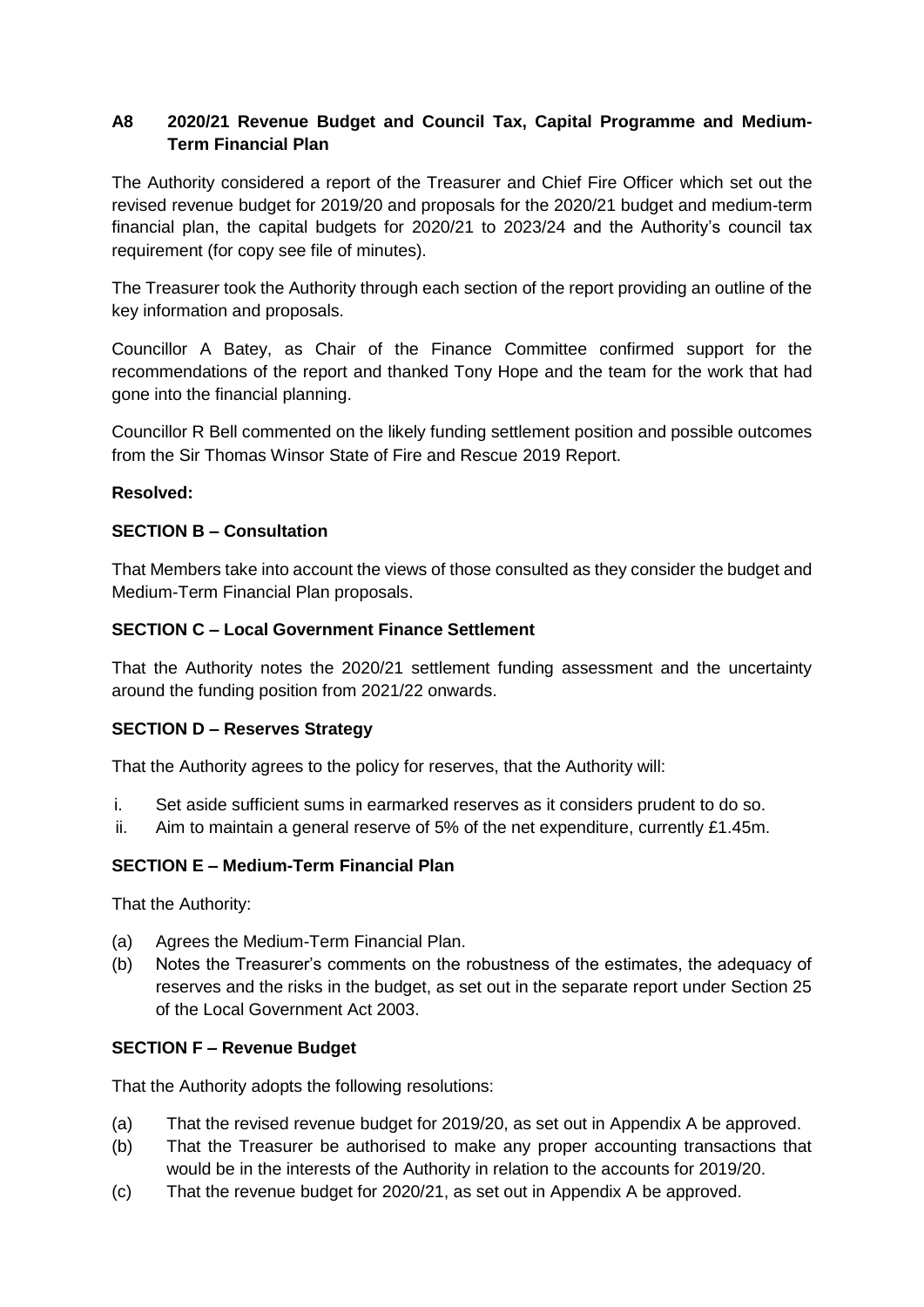# **SECTION G – Capital Strategy 2019/20 to 2023/24**

That the Authority approves the revised capital budget for 2019/20 and the capital budgets for 2020/21 to 2023/24.

# **SECTION H – Fire Authority Council Tax Requirement**

- (a) That the Authority determine the level of Council Tax for 2020/21.
- (b) Based on the Net Expenditure of £29,173,399 and a Band D Council Tax of £105.48 the Authority adopts the following resolutions for the year ending 31st March 2021:
	- i. That the 'council tax base' for the whole of the Authority's area be £175,071.30.
	- ii. That there be no Authority expenses relating to a part only of the Authority's area.
	- iii. That the 'basic amount of council tax' be £18,466,520.72 and the amount of council tax for each category of dwelling be as set out in table 15.
	- iv. That the Net Expenditure be £29,173,399 and that, after taking into account revenue support grant of £3,479,823 business rates income of £1,503,334, top up grant of £5,691,126, and a surplus on the collection fund of £32,596, precepts totalling £18,466,520.72 be issued to Durham County Council and Darlington Borough Council.

## **SECTION I – Prudential Code**

- (a) That the Authority notes the prudential indicators.
- (b) That the Authority approves the MRP Statement.
- (c) That the Authority approves the following limits for external debt in 2020/21:
	- i. Authorised Limit of £13.461m
	- ii. Operational Boundary of £12.237m

## **SECTION J – Treasury Management 2020/21**

- (a) That the Authority continues to adopt the key recommendations of the CIPFA code.
- (b) That the Authority notes the Annual Treasury Management Strategy as set out in Annex K3.
- (c) That the Authority sets an upper limit on its fixed interest rate exposures for 2020/21, 2021/22 and 2022/23 of 100% of its net outstanding principal sum.
- (d) That the Authority sets an upper limit on its variable interest rate exposures for 2020/21, 2021/22 and 2022/23 of 30% of its net outstanding principal sums.

# **A9 Her Majesty's Inspectorate of Constabulary and Fire and Rescue Services Update**

The Authority considered a report of the Area Manager Training, Assets and Assurance which provided an update on the current position and next steps of Her Majesty's Inspectorate of Constabulary and Fire and Rescue Services (HMICFRS) (for copy see file of minutes).

Councillor R Bell noted the positive comments regarding CDDFRS in the efficiency summary of Part 2 of the State of Fire and Rescue report and requested clarity around two of the key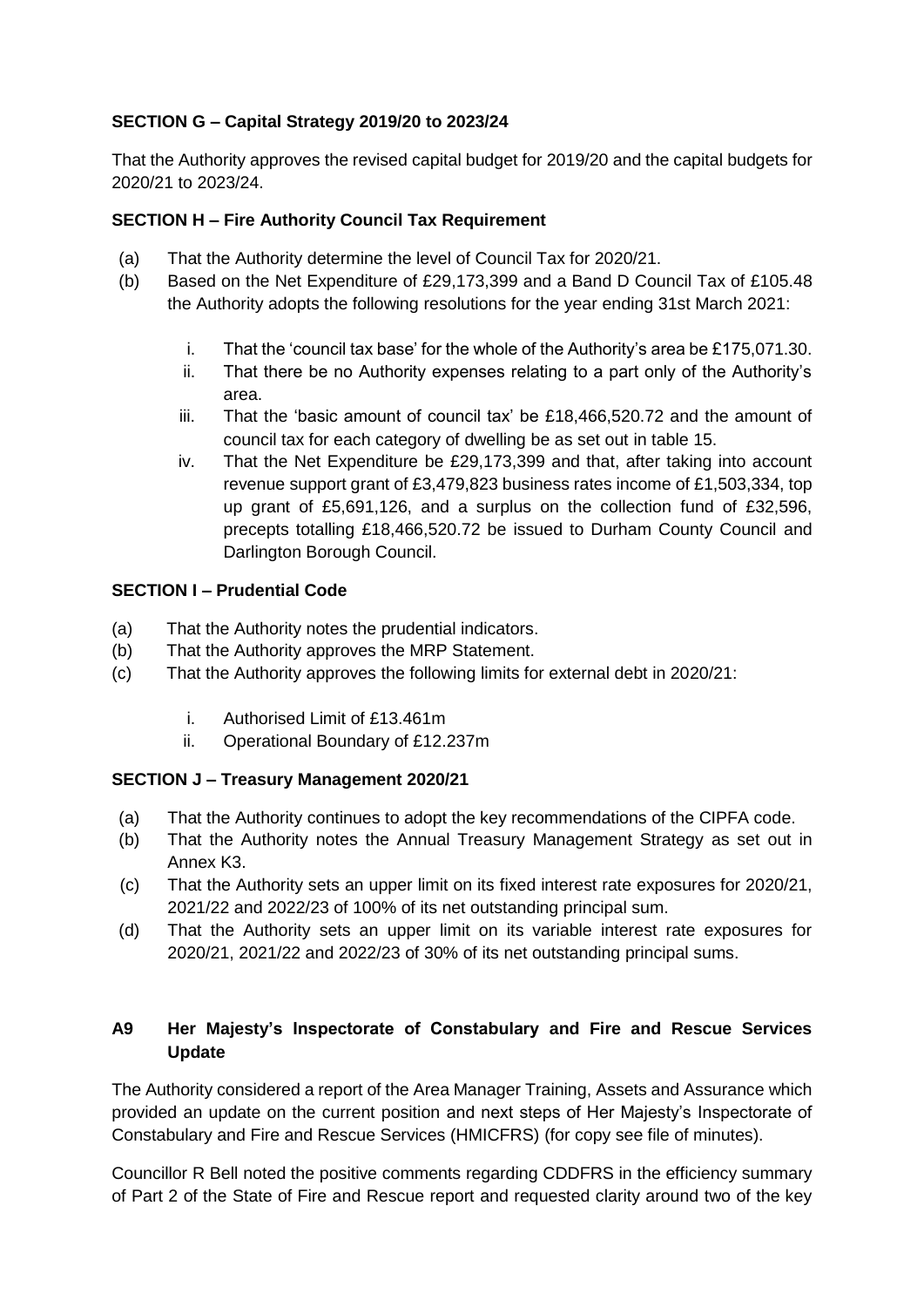headlines from Part 1 of the report; the role of fire sector needs greater clarity and Chief Fire Officers need operational independence.

The Chief Fire Officer explained that the FRS had not had an inspection scheme since 2014 and therefore services had been able to take their own direction. It was also noted that the headline around clarify of the role of the sector could be linked to the ongoing pay dispute.

## **Resolved:**

That the contents of the report were noted, and further reports received as appropriate.

## **A10 Grenfell Tower Inquiry: Phase 1 Report**

The Authority considered a report of the Assistant Chief Fire Officer Service Delivery which provided a brief on the contents and recommendations from the Grenfell Tower Inquiry: Phase 1 Report and associated implications for County Durham and Darlington Fire and Rescue Service (for copy see file of minutes).

## **Resolved:**

That the contents of the report were noted and further reports received as appropriate.

## **A11 Co-opted Governor of Belmont Community School**

The Authority considered a report of the Chief Fire Officer which sought permission to become a Co-opted Governor of Belmont Community School (for copy see file of minutes).

#### **Resolved:**

That the request from the Chief Fire Officer to become a Co-opted Governor of Belmont Community School be considered.

#### **A12 Any Other Business**

There was no other business.

#### **A13 Exclusion of the public**

That under Section 100A(4) of the Local Government Act 1972, the public be excluded from the meeting for the following items of business on the grounds that they involve the likely disclosure of exempt information as defined in paragraphs 3 and 4 of Part 1 of Schedule 12A to the said Act.